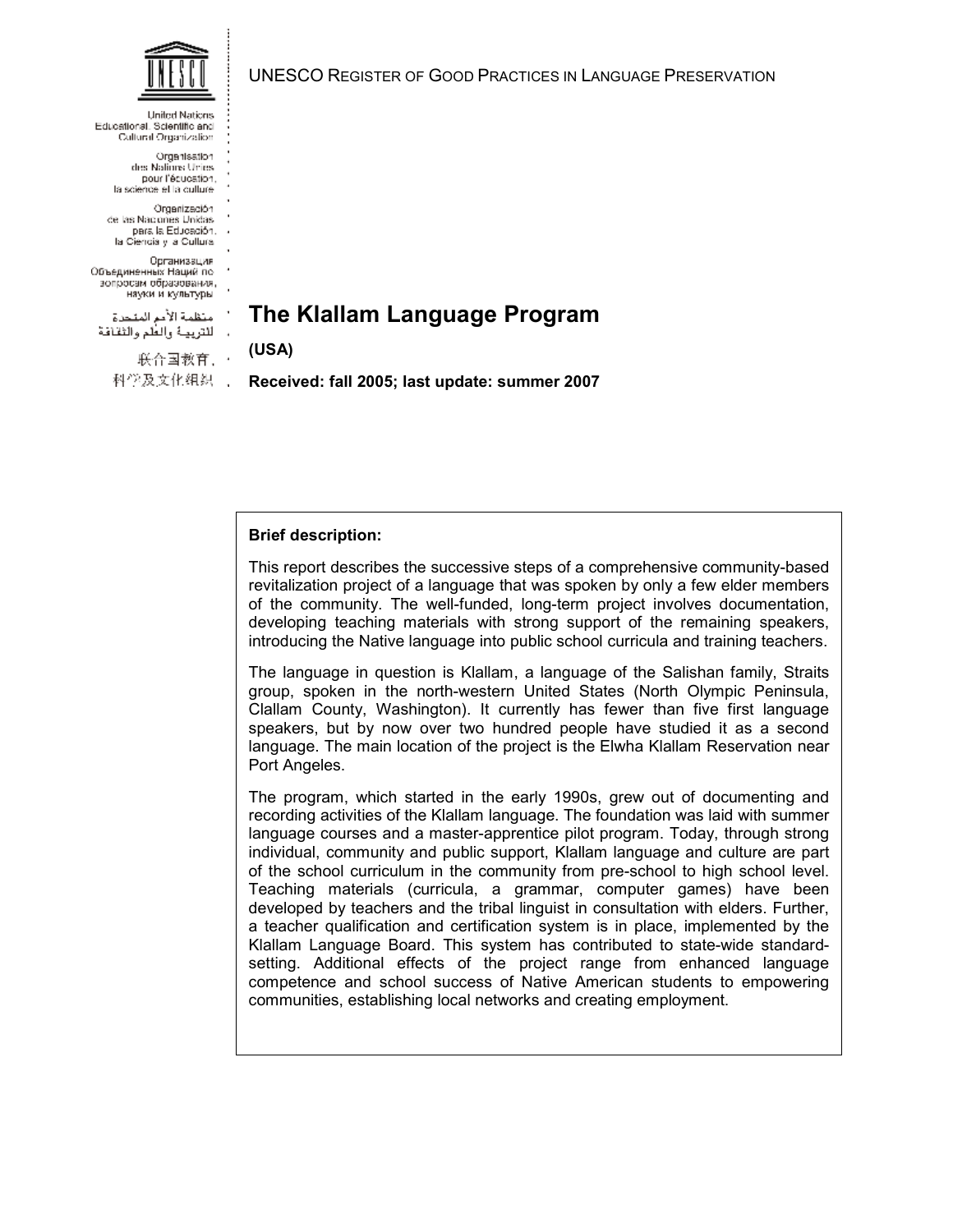## **Reader's guide:**

This project report describes step by step how the Klallam Language Program came about and what it has become over time. It illustrates how a community has come together for language revitalization and has empowered itself by protecting its cultural and linguistic heritage. The project exemplifies successful collaboration among a local community, an academic linguist, and local authorities, particularly in the implementation of a language program in public schools.

#### **Contact information:**

| Project contact and author of the<br>report: | <b>Community Contact:</b> |
|----------------------------------------------|---------------------------|
| <b>Timothy Montler</b>                       | Jamie Valadez             |
| (University of North Texas)                  | www.elwha.org             |
| montler@unt.edu                              | Tel. +1-360-452-8471      |
|                                              |                           |

## **1. INTRODUCTION**

#### **Background: current situation in the language community:**

Klallam was originally spoken by a substantial population in a number of communities along the north shore of the Olympic Peninsula, along the Strait of Juan de Fuca, in western Washington State, USA and in adjacent Canada. In the late nineteenth and early twentieth centuries, after treaties were established, the number of Klallam speaking communities declined due to displacement by European settlers and to disease. Government policies of assimilation and active discouragement of Native languages in schools accelerated the decline of the language. By the mid-twentieth century there were perhaps two hundred speakers of Klallam as a first language. By the end of the twentieth century there were fewer than ten native speakers in a community of about one thousand; there are now four - all women in their eighties.

Although the Klallam community extends to towns across the north shore of the Olympic Peninsula and to southern Vancouver Island, most of the tribal activities centre on the four Klallam reservations: Elwha, Jamestown, and Port Gamble in the U.S., and Becher Bay in Canada. Today, there are speakers of Klallam as a first language, all living at Elwha.

## **Impetus for the project:**

Faced with the imminent demise of the language, the Klallam language program took as its goal to preserve and document what remained of the language. Later, it began to seem a worthy and accessible goal to revitalize Klallam as a second language for tribal members.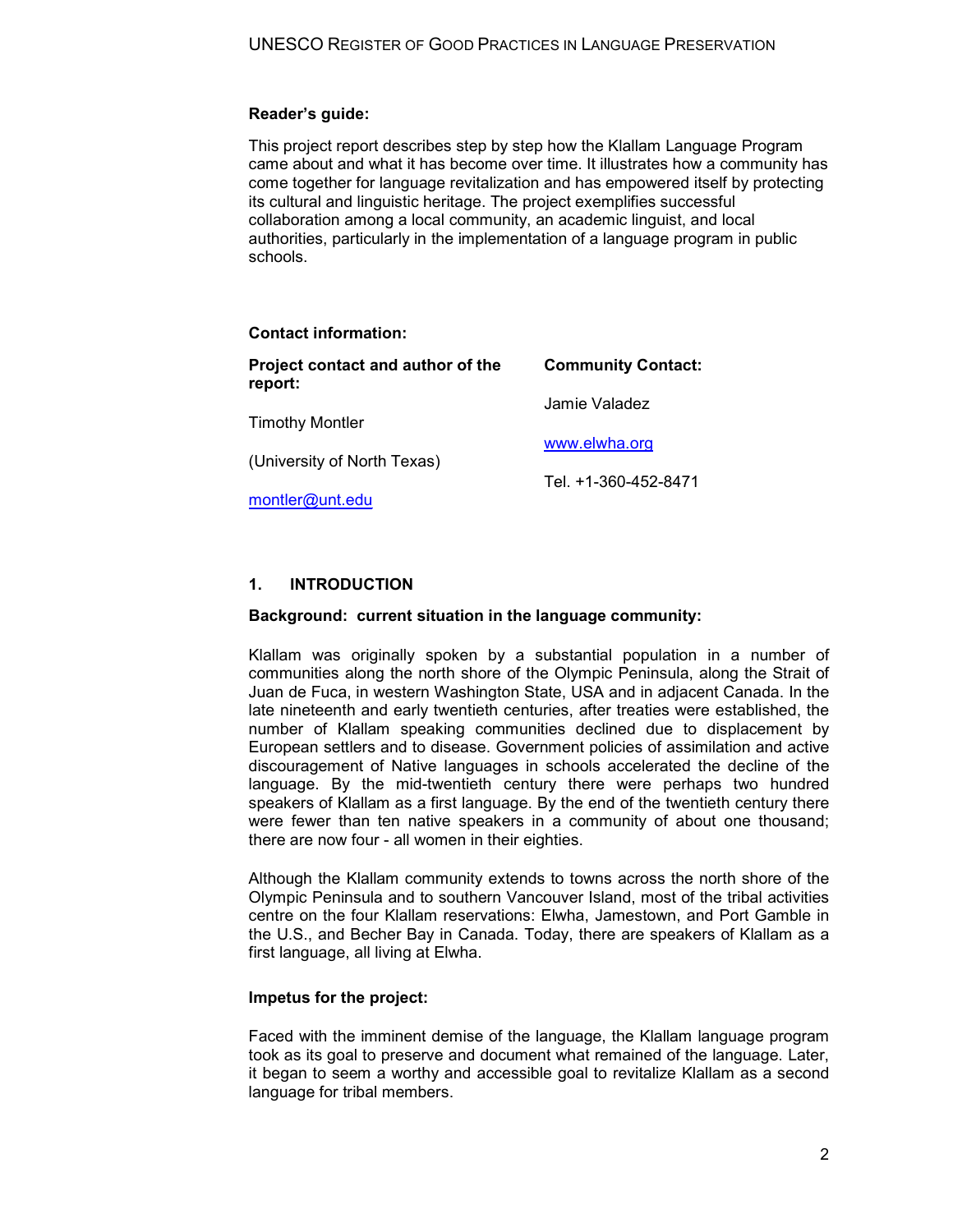#### **Initial priorities:**

Before the 1990s, the Klallam language was only minimally documented. There were some old recordings and field notes, a partial dictionary, a brief grammatical sketch and a rudimentary set of language lessons. The language needed thorough documentation and analysis. But the greatest priority when the project began was to record and collect language data, texts, songs, etc. from the four remaining speakers who were willing and able to assist.

## **2. PROJECT DESCRIPTION**

#### **The project's main goals and scope:**

The Klallam Language Program has the long-term goal of revitalizing the Klallam language. In the short term the main goal is to expose as many tribal members as possible to the Klallam language and to get them to understand it and use it in songs, speeches, prayers, basic conversation and ceremonial functions.

#### **Development of the project:**

The project began in 1991 with basic documentation, recording and archiving of spoken and written language materials. Olympic National Park anthropologist Jacilee Wray began recording oral histories from tribal elders and concluded that someone with linguistic expertise was needed to record the language. The tribal culture program contacted linguist Timothy Montler. In 1992 Montler worked with young adult tribal members and with elder native speakers using standard linguistic field method techniques (e.g. structured interviews) to elicit vocabulary, grammatical information and various genres of narrative.

In the early days of the project (early 1990s) adult Klallam language awareness classes were conducted in intensive summer sessions. These classes were conducted daily for two to three summer months, mostly on the Elwha Reservation in the tribal centre or in the tribal health facility. A few classes were conducted at the two other U.S. reservations each summer. The classes at first introduced the sounds and a writing system for Klallam. They proceeded to vocabulary and basic grammar and conversation.

When interest in and excitement about learning the language seemed to take hold quickly, revitalization – rather than mere preservation – began to seem feasible, and a master-apprentice program (following a concept developed by linguist Leann Hinton of the University of California at Berkeley) was initiated. This program teamed four native-speaking elders who were willing to participate with four younger people, to facilitate transfer of language and cultural knowledge. The apprentices were selected by a tribal culture committee and approved by the participating elders based on interest, ability and sincerity.

Later, when the public high school, in negotiations with the Elwha Klallam Tribe, agreed to offer Klallam language for credit, a focus on grammar and explicit classroom-oriented second language teaching and learning techniques was found to be more productive than the master-apprentice model.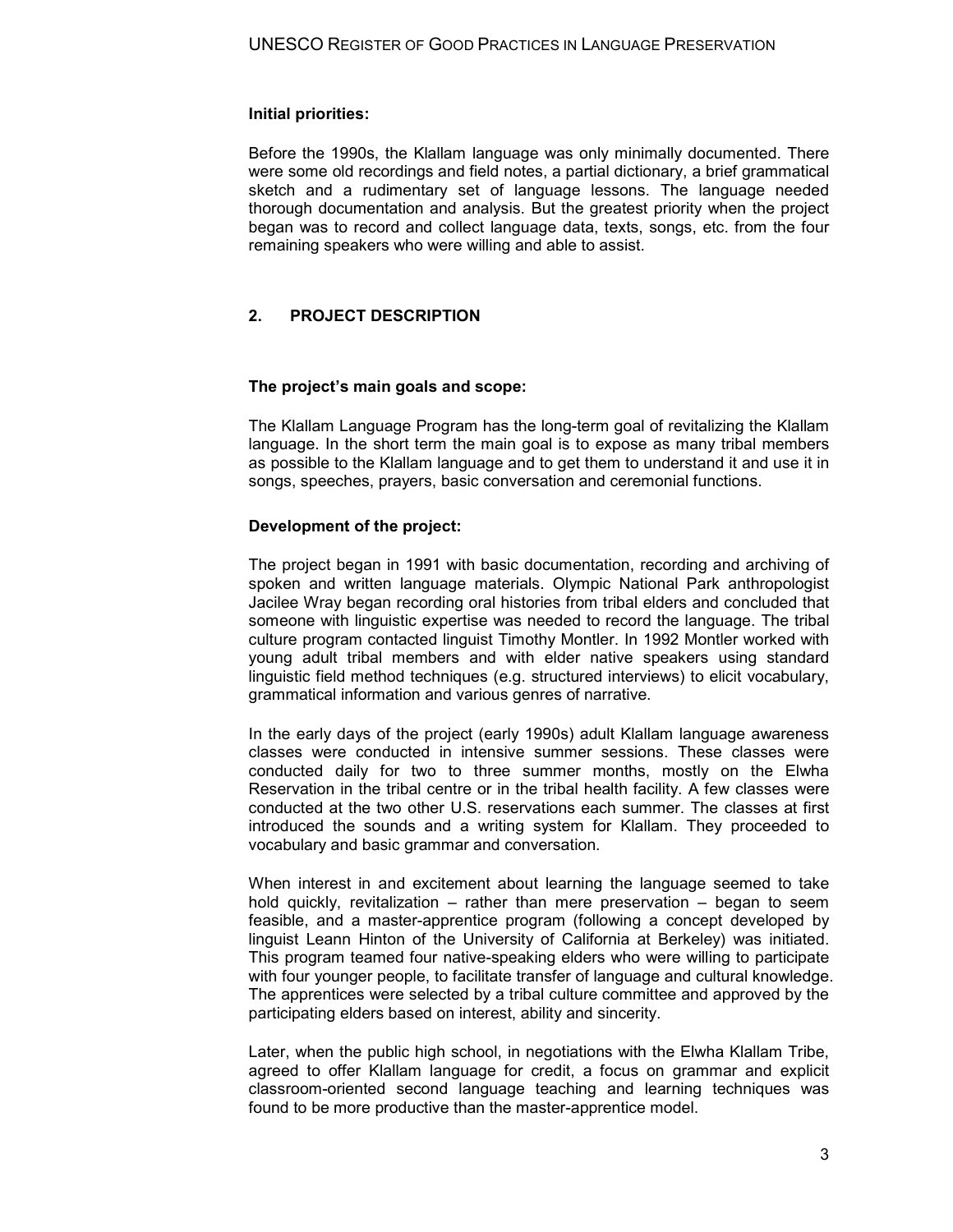#### **Project strategies, activities and scope:**

Today, the Klallam Language program in the schools has three participating teachers, covering pre-school (the Head Start program), elementary, middle and high school.

In pre-school, students learn songs and vocabulary on a daily basis. There are currently an estimated twenty children enrolled in the Head Start preschool program on the Elwha reservation. Elementary and middle school students (currently about a hundred) are exposed to Native language and culture in special weekly classes and via special study units. In high school, three levels are offered where students meet for one hour daily in a standard language learning classroom environment to study Klallam grammar, vocabulary, and pronunciation. The school year of 2006-2007 was the first where a full curriculum of 50 grammar lessons was available, based on the work of linguist Timothy Montler. It is estimated that over the past eight years more than 250 high school students have systematically studied the Klallam language. The language has further been taught to dozens of adults and teenagers at the Elwha Klallam Tribal Centre and through Northwest Indian College in cooperation with Peninsula College.

#### *Teaching materials*

The materials for the various levels were developed by the teachers in consultation with elders and the tribal linguist Timothy Montler. The materials closely follow Washington State guidelines and models. The core of the curriculum at the high school level is a 500-page pedagogically-oriented grammar written by Montler based on linguistic data he has collected and analyzed in consultation with elders and teachers. This grammar has been continuously expanded and revised over the past eight years in response to teacher, student, and elder concerns. In high school teaching, the grammar is supplemented with other linguistic and cultural activities.

Tribal linguist Timothy Montler has so far produced the Klallam language grammar, a word list, computer games and a set of transcribed and translated stories that are used in classes at various levels and some of which are on video with Klallam and English subtitles. The computer games, which focus on helping students learn vocabulary and hear and write the unusual sounds of Klallam, are especially popular among high school students.

#### **Teacher qualification**

The schoolteachers are all Klallam tribal members. All are speakers of Klallam as a second language and are themselves products of the language program. Each teacher has been a language apprentice and has completed at least three years of classroom study in the language.

The teachers have all received tribal certification by passing a rigorous written and oral exam administered by the Klallam Language Board, which consists of two native-speaking elders, the tribal linguist and those that have passed the advanced exam.

The following competencies are required for teacher certification. Candidates for Klallam language teacher certification must: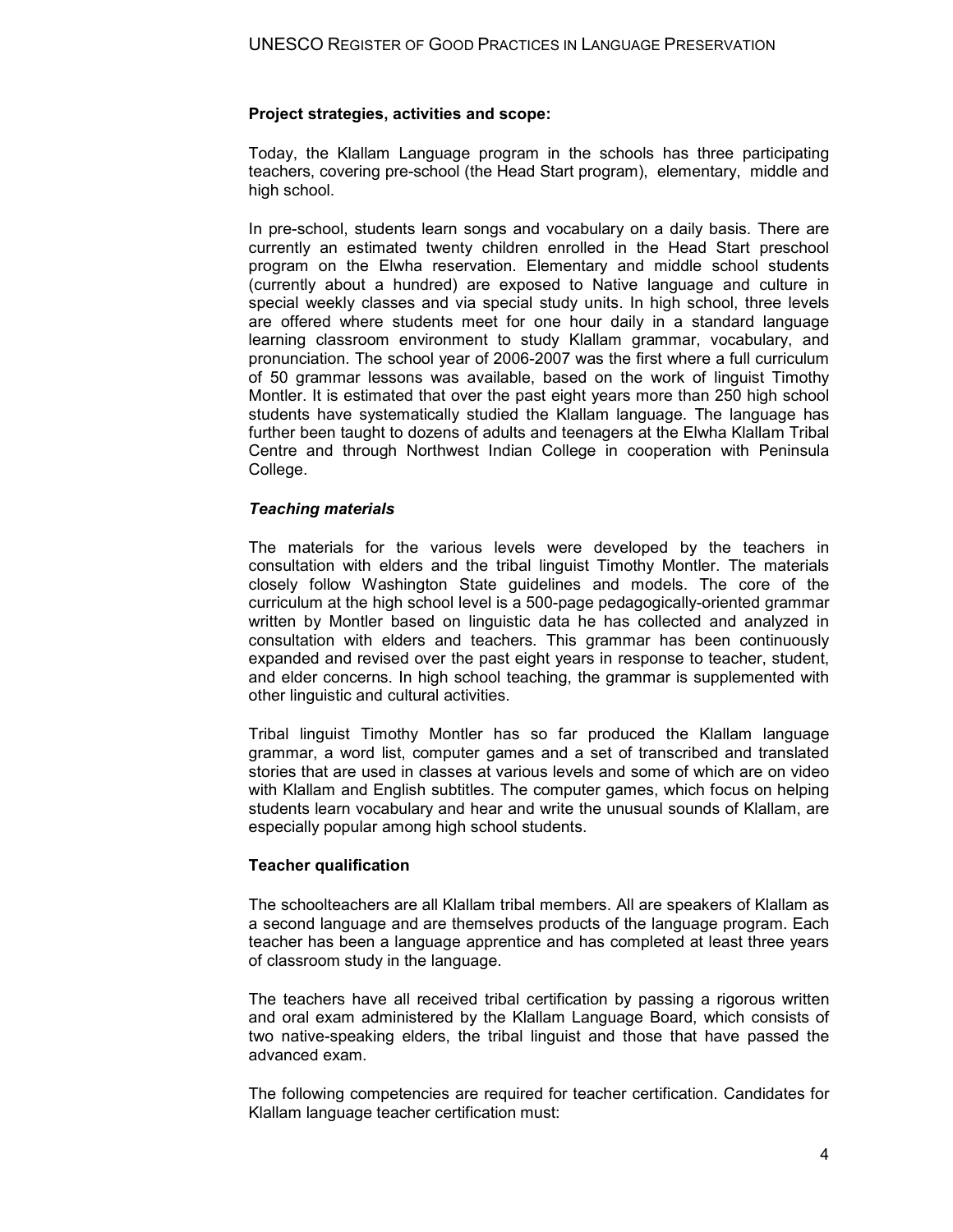- 1. Have knowledge of the history and the traditional and modern culture of the Klallam people.
- 2. Be able to hear, produce, and describe the sounds of the Klallam language.
- 3. Have acquired a substantial vocabulary in the Klallam language.
- 4. Be able to produce and use sentences appropriately in the Klallam language.
- 5. Be able to understand and explain sentence structures in the Klallam language.
- 6. Be able to tell a story, make a speech and have basic conversations in the Klallam language.
- 7. Have the ability to read and write the Klallam language using the standard writing system.
- 8. Have attended training in classroom management.

To demonstrate competency as a Klallam language teacher the candidate must:

- 1. Tell a story or give a speech in Klallam before the Klallam Language Certification Board.
- 2. Participate in a brief, sustained conversation in Klallam with the Klallam Language Board.
- 3. Present to the Klallam Language Certification Board an instructional unit of the candidate's own choosing.
- 4. Observe classes in the Klallam language at the appropriate level.

#### **Project organizers, other persons involved:**

The Klallam Language Program owes its success to a team of individuals having a fortuitous combination of personalities and abilities.

In 1991, anthropologist Jacilee Wray from Olympic National Park (which borders the Klallam territory) assisted the Elwha Klallam Tribe's culture program and helped them get a National Park Historic Preservation grant to bring in a linguist to assist in preserving the language.

Jamie Valadez, the director of the tribe's culture program, immediately saw the value of promoting the Klallam language as a tool for elevating the self-respect of tribe members. She has been the leader of the program since, and through intense work with elders and the tribal linguist has become fluent enough in the language to teach it at the high school level.

Linguist Timothy Montler from the University of North Texas was brought in to collect and analyze language data and to give workshops on recording and writing the language. He had previously written a grammar of the neighbouring and very closely related Saanich language. Montler is now the tribal linguist and has for the past fifteen years spent one to three months every year at Elwha working with native speakers and learners.

A small corps of enthusiastic Klallam language devotees arose among younger tribal members. Native-speaking elders Bea Charles and Adeline Smith recruited Mrs Smith's older brother, Ed Sampson Sr., to tell stories and help teach the language to the linguist and younger tribal members. Mr Sampson's wife Hazel also participated in the early years. Tom Charles Sr., a native speaker of Klallam from the Becher Bay Reserve across the Strait of Juan de Fuca on Vancouver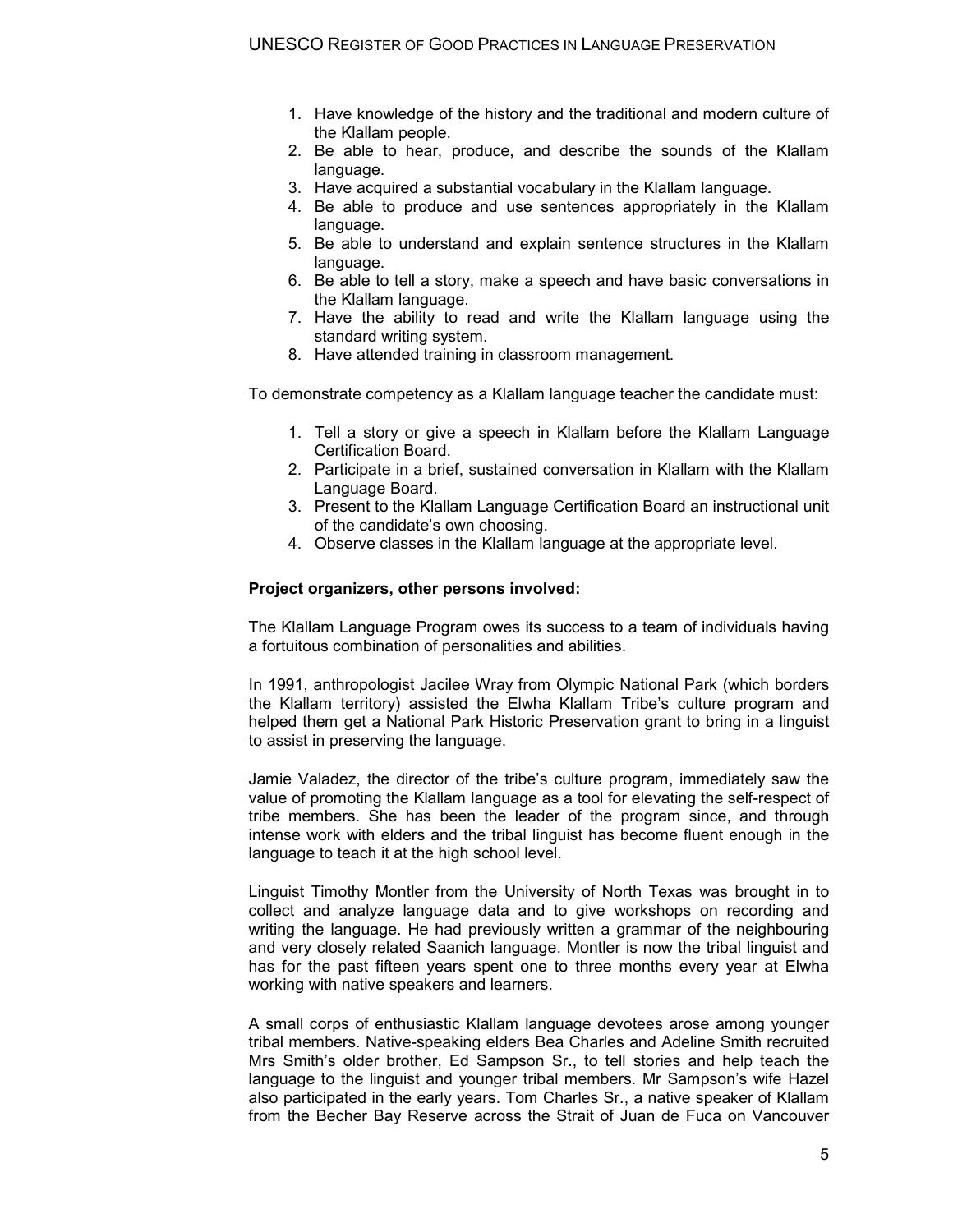Island in Canada, moved to Elwha to participate in the language revitalization program. Mr Sampson died in 1996 at the age of 95 and Mr Charles died in 1999 at the age of around 80. They were the last two completely fluent speakers of Klallam. Since 1999, Bea Charles and Adeline Smith have tirelessly and heroically carried on the work. They can both freely and easily translate from Klallam to English, translate lexical items into Klallam and carry on conversations in Klallam. Mrs Charles and Mrs Smith are both in their late 80s and continue to work with younger people to share their knowledge. They also continue to assist the linguist in transcribing recordings of the Klallam language from the University of Washington archives that were made in the 1950s and 1960s. There are a few other elders close to them in age who probably know the language as well, but they are unwell or uninterested – the humiliation inflicted upon that generation for using the Native language, or indeed simply for being Native American, has not been forgotten.

## **Mobilization of resources (financial, technical and human):**

The Klallam Language Program has been funded since 1992 by two Historic Preservation grants from the National Park Service and four \$300,000 language preservation grants from the U.S. Administration for Native Americans. All of these grants have been administered through the Lower Elwha tribal council. Additional funds for research on the language were provided to Timothy Montler through a major grant (\$100,000) from the U.S. National Science Foundation and smaller grants from the Melville and Elizabeth Jacobs Funds through the Whatcom Museum, and from the University of North Texas. These grants were administered through the University of North Texas. The grant monies primarily paid for salaries for the project administrator, teachers, elders, and apprentices. They also allowed for the purchase of supplies, computer equipment and equipment for recording the language. In addition to salaries and equipment, the grants also supported travel of tribal members to language and archival training in the community, at the University of Washington in Seattle, and at the Smithsonian Institution in Washington, D.C., and travel expenses for the tribal linguist.

## **Official support:**

From its beginning, the Klallam Language Program has enjoyed the enthusiastic support of the Lower Elwha Tribal Council, the elected governing body of the tribe. The council has provided classroom and office space for the program and has encouraged tribal members to participate in the project.

In addition to tribal support, there has been a significant amount of support from the community of Port Angeles, Washington. Since 1999, the Klallam language has been taught in the Port Angeles public high school (see above). This came about through the efforts of Jamie Valadez, an Elwha tribal member and certified teacher, Elaine Grinnell, a Jamestown Klallam tribal member and at the time high school counselor for at-risk students, and a sympathetic school board eager to find ways to accommodate the Native American students, whose drop-out rate was exceedingly high.

The school system has provided classroom space, supplies, schedules, and administrative infrastructure. The tribe pays teachers through its language revitalization grants. The high school's Foreign Languages department has changed its name to the World Languages department in recognition that the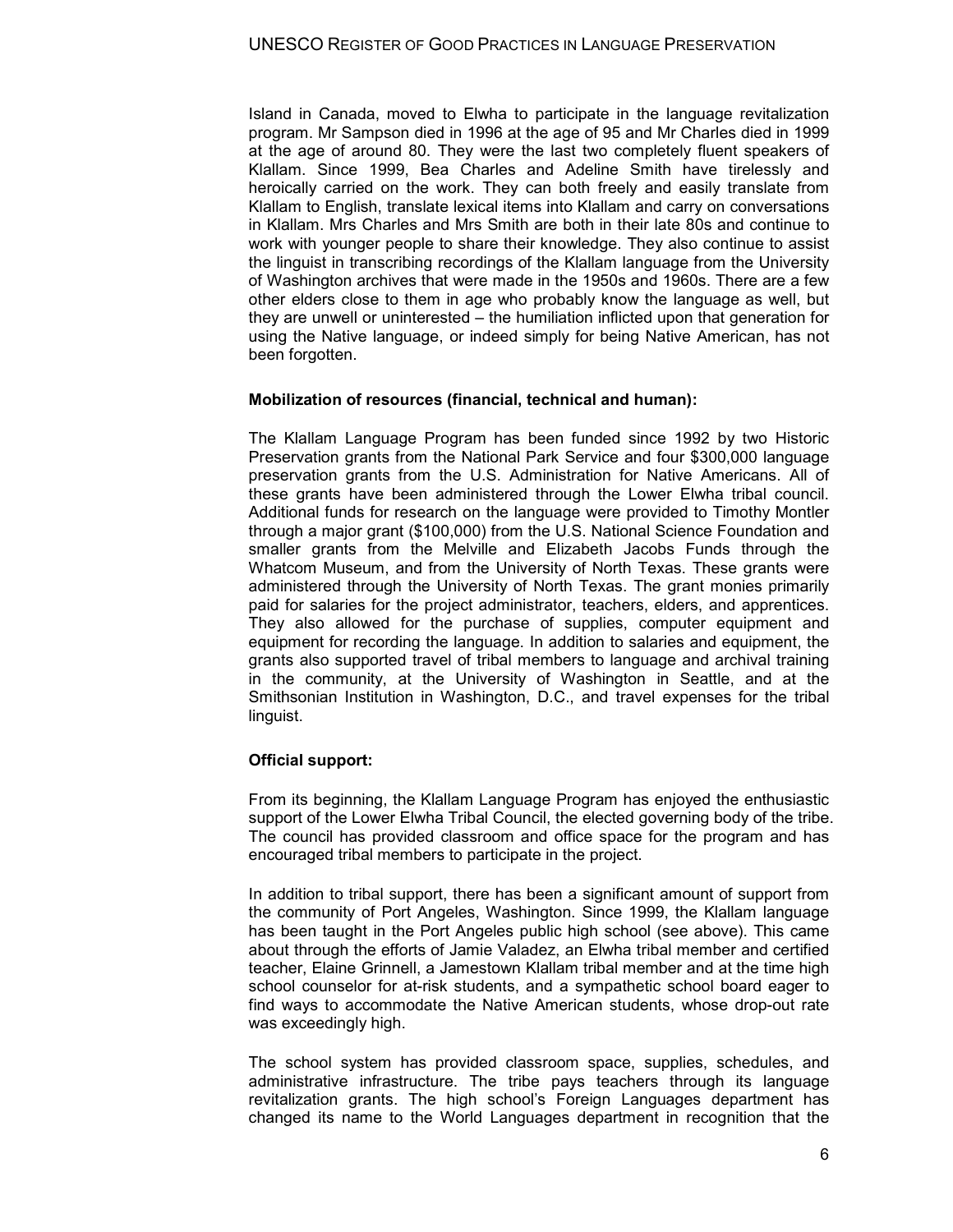Klallam language is in no way 'foreign'. Students may now study Klallam to fulfill the school's language requirement, putting it on a par with German, French, Spanish and Japanese.

In January 2003, the Board of Education for the State of Washington established a pilot program of tribal certification for teachers of Native language and culture [\(http://www.pesb.wa.gov/FirstPeople/about.htm\)](http://www.pesb.wa.gov/FirstPeople/about.htm). In May 2003, Jamie Valadez was one of the first persons in the state to earn certification to teach a Native language. Since then, several other Klallam tribal members have been certified as teachers of Klallam language and culture.

## **3. OUTCOMES**

#### **Achievements and positive results:**

In 1991, most Klallam people had never heard the language. Today, everyone knows at least a few words; many have achieved some fluency; some children use it among themselves as their secret language and are able to write stories in Klallam. A much greater cultural awareness has arisen in the past years. In 1991, only a few elders knew any Klallam songs or traditional stories; today, every tribal member under the age of 25 knows more than one Klallam song, and the Elwha song and performance group has more than twenty members and a substantial repertoire of songs in the Klallam language. Songs from old Smithsonian Institution recordings have been revived, and a number of new songs have been created on those models. There has been a revived interest in material arts such as basketry, also in association with the language revival program. New street signs and official tribal insignia use the Klallam language for the first time. One even occasionally hears a European American in nearby towns use a Klallam word.

In detail, the Klallam Language Program has seen success in the following areas:

- · The language program has strengthened the network of personal and governmental relationships among Klallam groups and among tribal members and the broader community and has created greater awareness of their common goals.
- · At the annual north-west coast tribal canoe gatherings, thousands of Native Americans from tribes throughout the area have felt the pride of Klallam young people singing and giving speeches in their language.
- European American as well as Native American youngsters are studying the Klallam language in public schools.
- · Through grant funds and community interest, elders and younger adult tribal members have found employment that would not otherwise have existed.
- The success of the language and culture program has attracted other funding such as a Gates Foundation grant for computers. Any tribal family today may get a computer, internet connection, and Klallam fonts and keyboard software. Every tribal member also has access to the internet through computers in the language and culture centre.
- · The leaders of the Klallam language program were instrumental in promoting and designing the Native teacher certification program that was approved by the State of Washington.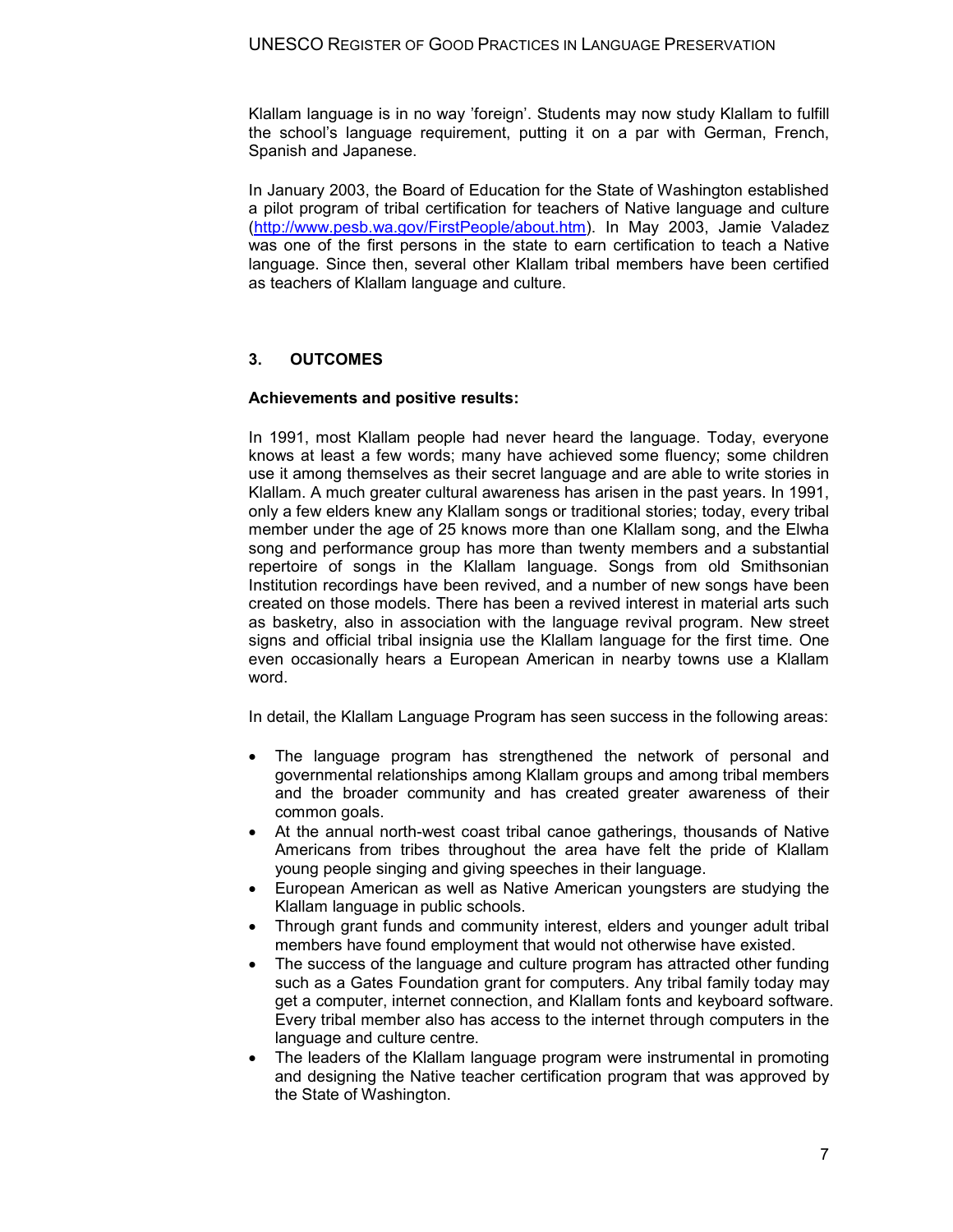· One of the language teachers has become a mother and is introducing Klallam to her baby, enabling her to acquire the language from the earliest age.

Another indicator of success are the improved scores of Native American students on the WASL, the standard achievement test required in State of Washington public schools. In the five years since the establishment of Klallam language classes at the high school, the scores for Native American students have risen at a faster rate than in any other segment of the school population. Community members attribute this rise to the fact that the children in high school these past eight years are the first Klallam generation to have been explicitly taught their native culture and language. They are the first generation to be shown that they are heirs to a deeply elegant, complex, and beautiful heritage. The Klallam Language Program counteracts several generations of shame and humiliation and contributes to the Klallam people feeling that they deserve to conduct their lives with pride and dignity. The fact that the language is also taught to European Americans in high school has furthermore contributed to increasing mutual respect and breaking down barriers of racism.

#### **Problems encountered, lessons learned:**

The master-apprentice approach contributed less than expected to language revitalization. The idea was to team an elder with a young language learner who were to talk to each other as much as possible in the Klallam language. The young person would learn the language while helping the elder in daily life. There appeared, however, to be far too much important cultural information to be handed down by the elders than could be conveyed to young people through the Klallam language, so the elder and young learner almost always used English. However, while the apprenticeship program did not succeed as a method for language transmission, it has to be emphasized that it succeeded greatly in the transmission of cultural information, especially in the areas of history, genealogy, ritual giving, naming, and general proper conduct.

#### **Future prospects:**

In the near future, the Klallam Language Program is looking to publish a first descriptive/pedagogical grammar based on the language of the remaining native speakers. A complete dictionary of the language is in progress. Preliminary dictionaries and word lists are now in use among tribal members.

If a language is to be viable, a literature may be an important resource. As a basis for a Klallam literature, a collection of approximately 200 Klallam texts will eventually be published. In 1992, about 36 hours of stories, songs, and conversations among the last native speakers were videotaped. Project agents are now working on subtitling these and adding grammatical notations that can be used on a computer or DVD player for advanced language learning.

For the longer range future, the most significant problem for the Klallam Language Program is funding. The public schools are willing to support the teaching of Klallam language as long as external funding is available. The Klallam teachers in public schools are primarily supported by language revitalization and preservation grants to the Elwha Klallam tribe. In the past fifteen years, the tribe has been remarkably successful in attracting grant money